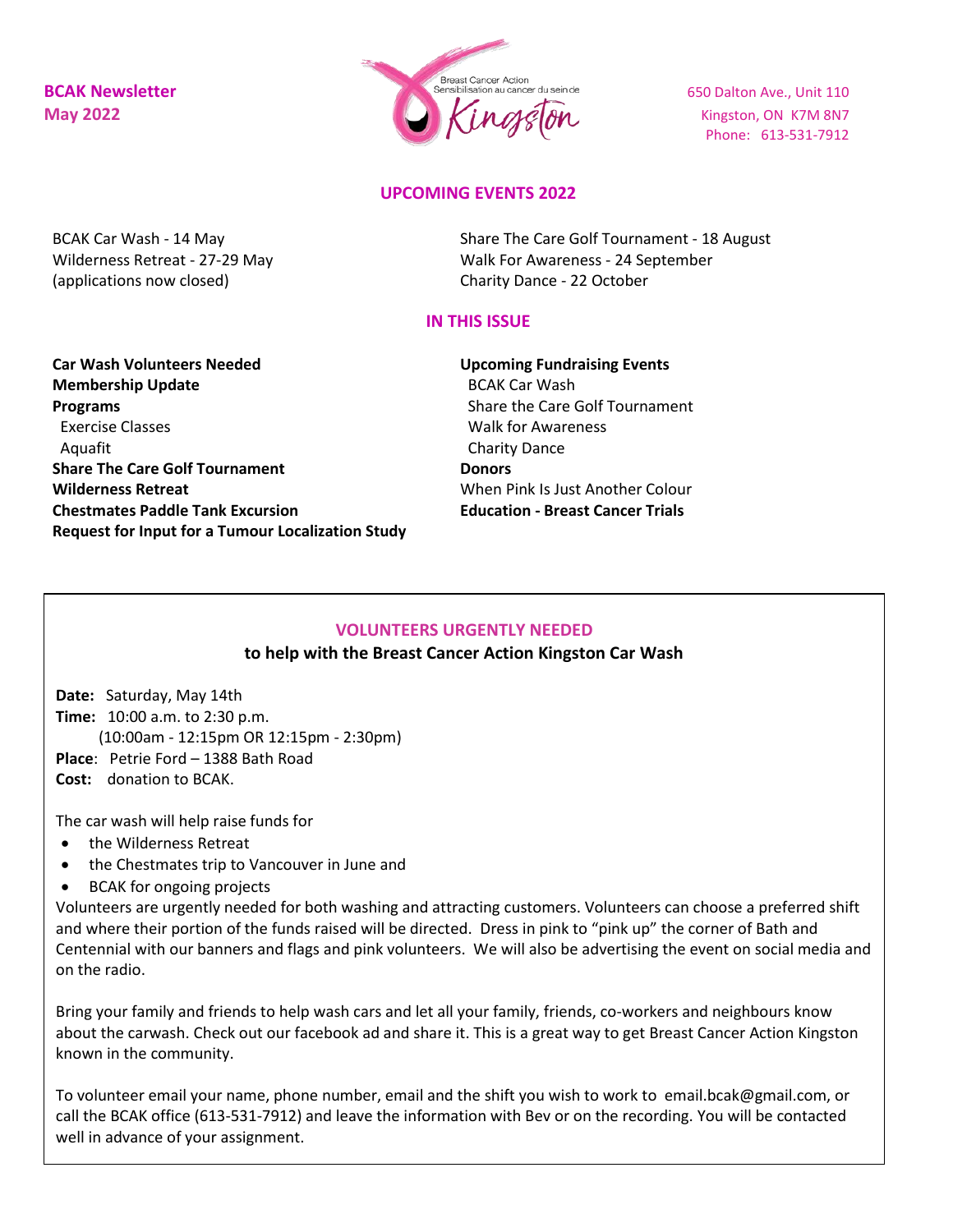#### **MEMBERSHIP UPDATE**

Our 2022 membership numbers currently total 128. We welcome all new members and heartily thank those who have renewed their memberships this year. For those who may have forgotten, we invite you to renew your membership and would like to remind you that membership fees are due in January.

We welcome new members year-round. Basic memberships are only \$35 per year and are tax deductible. Members can take advantage of our Community Discount Program sponsored by a number of local merchants and, for a small additional payment, participate in our exercise programs.

Membership fees help fund BCAK's many programs. Visit the Membership Page on our website to learn more about the types of memberships and the benefits of joining BCAK. You can join and pay your membership fee online or by contacting our office during business hours (613-531-7912).

## **Programs**

## **Exercise Classes**

Monday morning, 10:30 - 11:30 with Tim Bell Tuesday morning, 10:30 - 11:30 with Sharon Allen Tuesday evening, 5:30 - 6:30 with Elizabeth Cochrane Wednesday Morning, 9:15 - 10:00 with Jane Marten (NEW!) Thursday morning, 10:30 - 11:30 with Tim Bell

The classes with Tim Bell focus on joint movement, breathing techniques and strength training through isometric exercises. There is no cardio component in this class.

Sharon Allen leads a traditional mixed fitness class beginning with cardio, strength training, balance and stretching. Elizabeth Cochrane's class focuses on all around strengthening and toning.

A new class has been added on Wednesday morning with Jane Marten who also teaches our aqua-fit class. She is familiar with teaching fitness for seniors through the VON and her class will focus on toning.

## **Yoga**

Thursday evening, 6:00 - 7:00 pm with Kathy Kennedy Friday morning, 11:30 - 12:30 with Tina Beaudin

#### **Aquafit**

Will (hopefully) take place at the Royale retirement home beginning on May 5th, 2022. New stricter COVID protocols will be in place including a rapid antigen test before entering the pool. Thursday afternoons from 1:30 - 3:30 with Jane Marten.

## **Financial Assistance - Important Update**

BCAK provides financial support to breast cancer patients in need who live and receive treatment within the Home and Community Care Support Services South East coverage area. Information about the support we offer and how to apply is available on our Financial Assistance webpage. <https://www.bcakingston.ca/financial-assistance> All information is kept strictly confidential.

## **SHARE THE CARE GOLF TOURNAMENT**

## Planning Update

Organization is well underway for the 2022 Share the Care golf tournament. This year's event will be held Aug. 18th at Colonnade Golf & Country Club. This golf tournament is BCAK's major fundraising event, having raised over \$500,000.00 in it's 17 year history.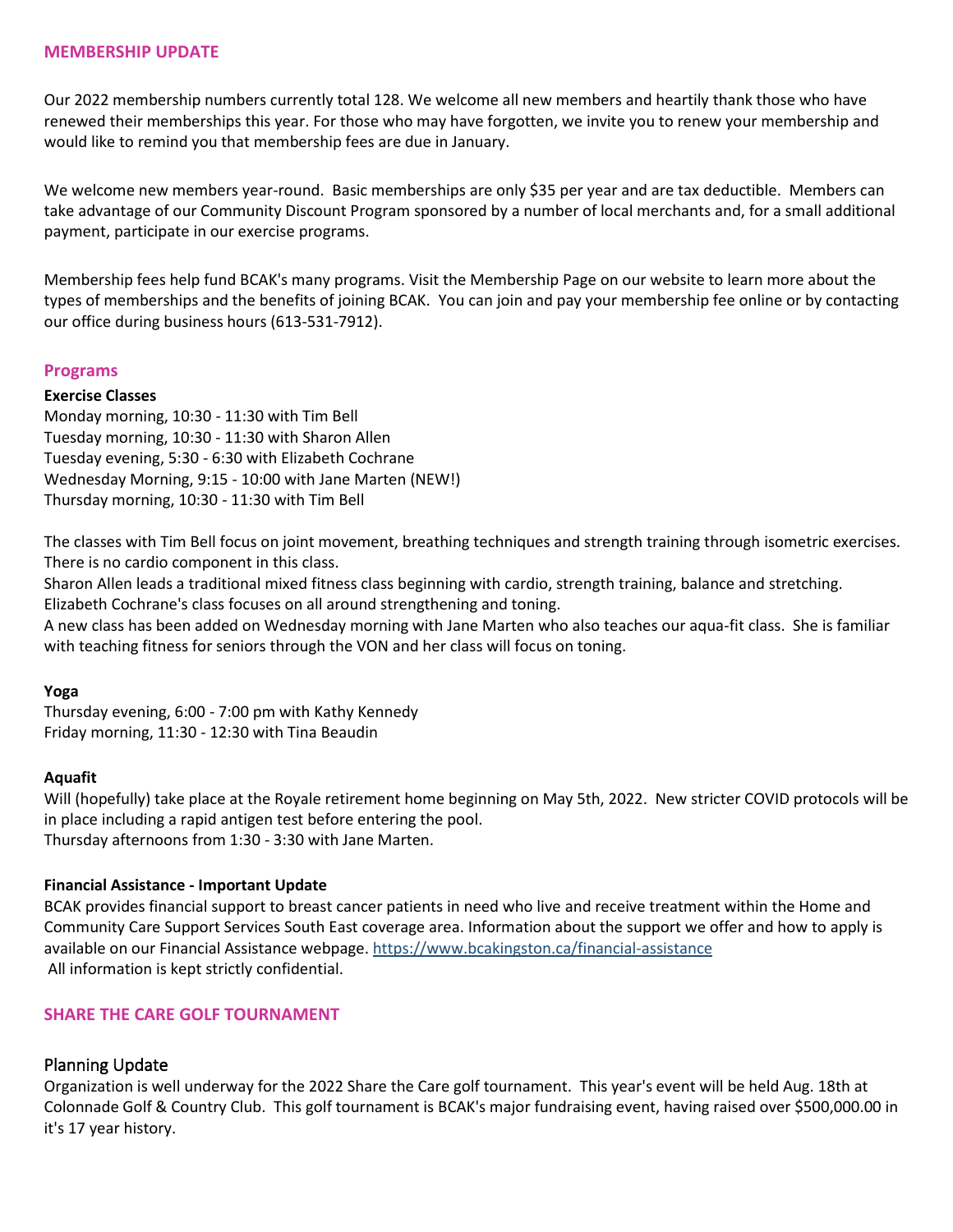This year's event will be played with assigned tee times; from approximately 8:30 a.m. to 2:30 p.m. The \$145.00 entry fee per player covers 18 holes of golf in a shared cart, on-course contests, an entry gift, lunch at the turn, and a barbecued steak or chicken dinner following the round.

So far we can confirm that Spearhead Brewery will be on site serving up cold suds on the 17th; and that Sienna Senior Living and David Sutherland of Caldwell Advisory will be hosting contests on respective holes. Peter and Catherine Schenk of Edward Jones will also be contributing support and the Kingston Frontenac will be present. Stay tuned for more exciting news in the coming months.

Golf Registrations are arriving quickly - nearly all the tee times between 10:30 and 2:00 p.m. have already been reserved. So if you want to play, find your team and register as soon as possible. You can register online on the Share the Care 2022 webpage, or by contacting the BCAK by phone during working hours at 613 531-7912.

# Supporters Needed

Do you know someone who owns a local company who might like to support a golf hole (\$300.00) or be a Silver (\$500.00), Gold (\$1,000.00) or Platinum (\$1,500.00) donor? If so please tell them about our golf tournament, or let our tournament chairperson, Wendy Barrette know about a potential supporter. Wendy can be contacted by email at email.bcak@gmail.com.

You can also help us find supporters the next time you are out to dinner with your special friend - try asking for the manager and requesting \$25 restaurant gift certificates donations. If you would like to help in this way or help obtain other donations for the tournament, email Wendy for assistance (same email - email.bcak@gmail.com). She will ensure that you will have all the tools you need to approach prospective donors.

## **WILDERNESS ADVENTURE RETREAT**

With the registration deadline now passed, we can confirm that 13 participants will be taking part in this year's Whitewater Rafting event being held the last weekend of May. All participants are looking forward to a fun-filled, relaxing and educational weekend.

To help cover cost of the Retreat, BCAK will be holding a car wash at Petrie Ford on Bath Rd. on Saturday, 14 May from 10 a.m. to 2:30 p.m. Please come out to wash cars with us and bring along any family and friends who would like to help raise money for a good cause. We also encourage you to pass the word about the car wash to family and friends - the cost is a donation to BCAK.

## **CHESTMATES PADDLE TANK EXCURSION**

On a beautiful Sunday morning, 14 Chestmates, including our awesome coach Sarah Emery drove to Peterborough to get some early dragon boat water training before our boat is launched in May. Trent University has an amazing indoor paddling facility. The facility, pictured here, was built by alumni and sponsors.

Sarah put us through exercises to fine tune our paddling and racing techniques.



We were all a little rusty after the winter break and with the covid

limitations of the past two years. Under Sarah's skilled and patient guidance, we all improved our strokes and conditioning. As a result, we have a head start on our season and our preparations for attending the 25th anniversary festival in June in Vancouver, British Columbia.

Many thanks to BCAK for supporting our team as always as well as these opportunities.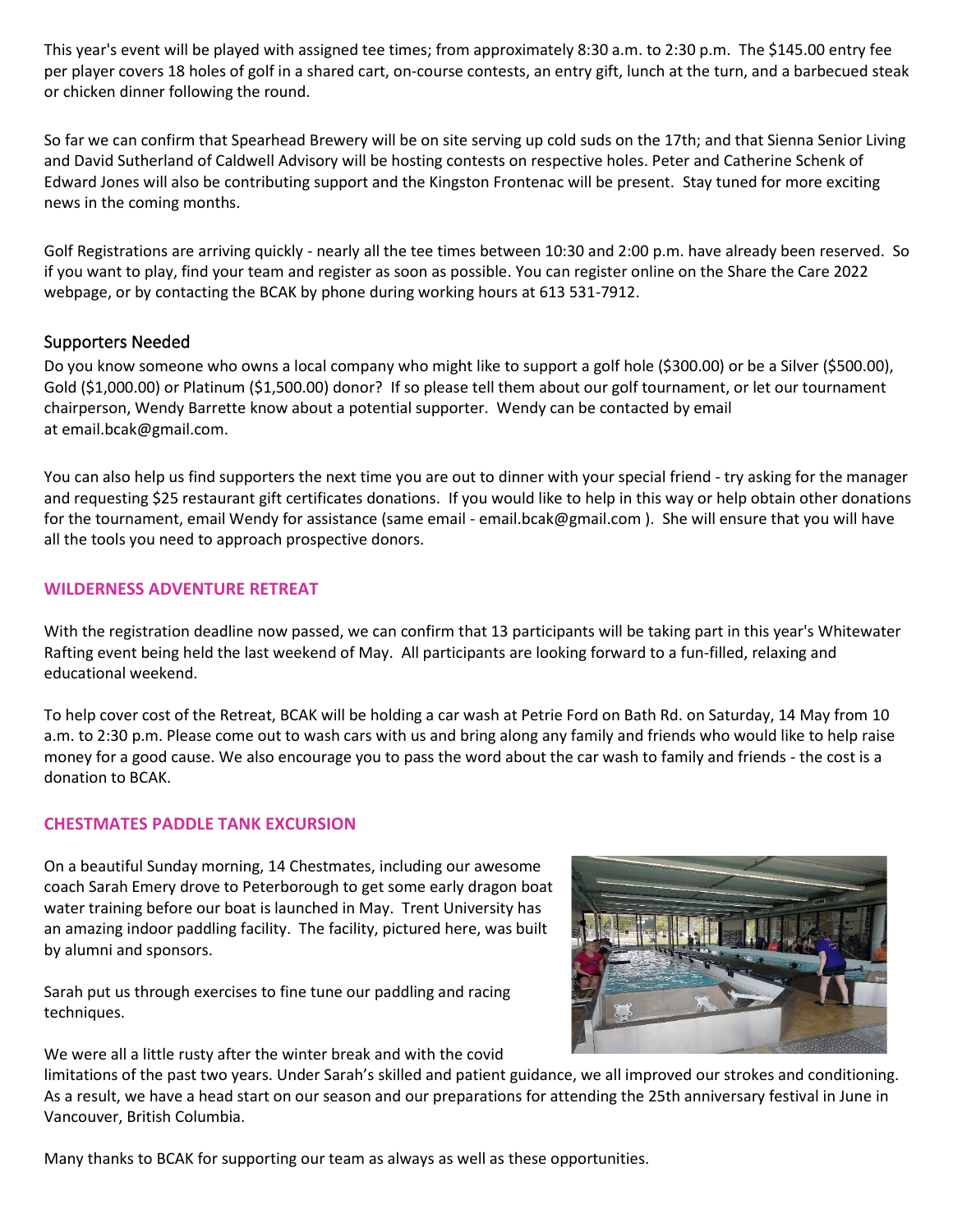It has been 25 years since Dr Don MacKenzie a sports medicine physician did a research project on breast cancer survivors. For years survivors were told not to perform strenuous upper body activity for fear they would develop lymphedema and make their condition worse. Dr, MacKenzie reached out to women of all ages who were breast cancer survivors to prove people wrong. He was able to recruit enough women to fill a dragon boat. The team is known as Abreast in A Boat. There are still several original mates on this team. Little did Dr MacKenzie know at the time how he would affect the breast cancer community. Dragon boating for breast cancer survivors is found in countries all over the world. Dr. MacKenzie was awarded the Order of Canada this year for his research and the work he has done for breast cancer survivors.

We really have a lot to celebrate.

Our local Chestmates are always looking for new team members to join our survivors family. No experience is necessary. We are lucky to still have two of our original paddlers from when our team was formed back in 2002 - both are in their late 70s. Our oldest paddler is in her early 80s and our youngest three are their late 30s. The rest of our mates fit somewhere in-between.

If you are interested in joining us, or are simply curious, or would just like to watch our beautiful boat. Feel free to come out to one of our sunset practices. We can be found at Collins Bay Marina at 5:45 every Monday and Thursday evening starting the second week in May.

Everyone is always welcome! Paddles Up!!

# **REQUEST FOR INPUT FROM HEALTH TECNOLOGY and ASSESSMENT - ONTARO HEALTH**

BCAK has received a request from Isabelle Labeca, an Analyst with the Health Technology Assessment (HTA) team at Ontario Health for input into a study on localization of breast cancer tumours for surgery. Below is the text of this request. Please contact Isabelle directly if you are interested in contributing to this research. She can be reached by email at [isabelle.labeca@ontariohealth.ca](mailto:isabelle.labeca@ontariohealth.ca), or by phone at 647-264-1277.

Dear Breast Cancer Action Kingston & South East Ontario,

My name is Isabelle and I am an Analyst for the Health Technology Assessment (HTA) team at Ontario Health. We are currently completing an assessment of Innovative Localization Techniques to Guide Surgical Excision of Nonpalpable Breast Tumours. The goal of this assessment is to provide recommendations to the Ministry of Health on whether a subgroup of wire-free, nonradioactive localization devices for nonpalpable breast tumours should be funded publicly.

Clinical and economic evaluations are being led by my colleagues as part of this HTA; however, my area of focus is patient engagement. As a leading community-based organization for breast cancer patients and survivors, I would be grateful for your advice or help in finding individuals who have undergone a localization procedure for a nonpalpable tumour and who may be open to sharing their experiences. Any help or suggestions you can provide would be greatly appreciated!

Also, if you have any questions regarding the project or our work at Ontario Health, please do not hesitate to let me know. I would be happy to share our outreach materials or schedule a virtual meeting. More information about our work at Ontario Health may also be found here: [https://www.hqontario.ca/Evidence-to-Improve-Care/Health-Technology-Assessment](http://https/www.hqontario.ca/Evidence-to-Improve-Care/Health-Technology-Assessment)

Thank you very much for your time and consideration. I look forward to your reply!

Warm regards, Isabelle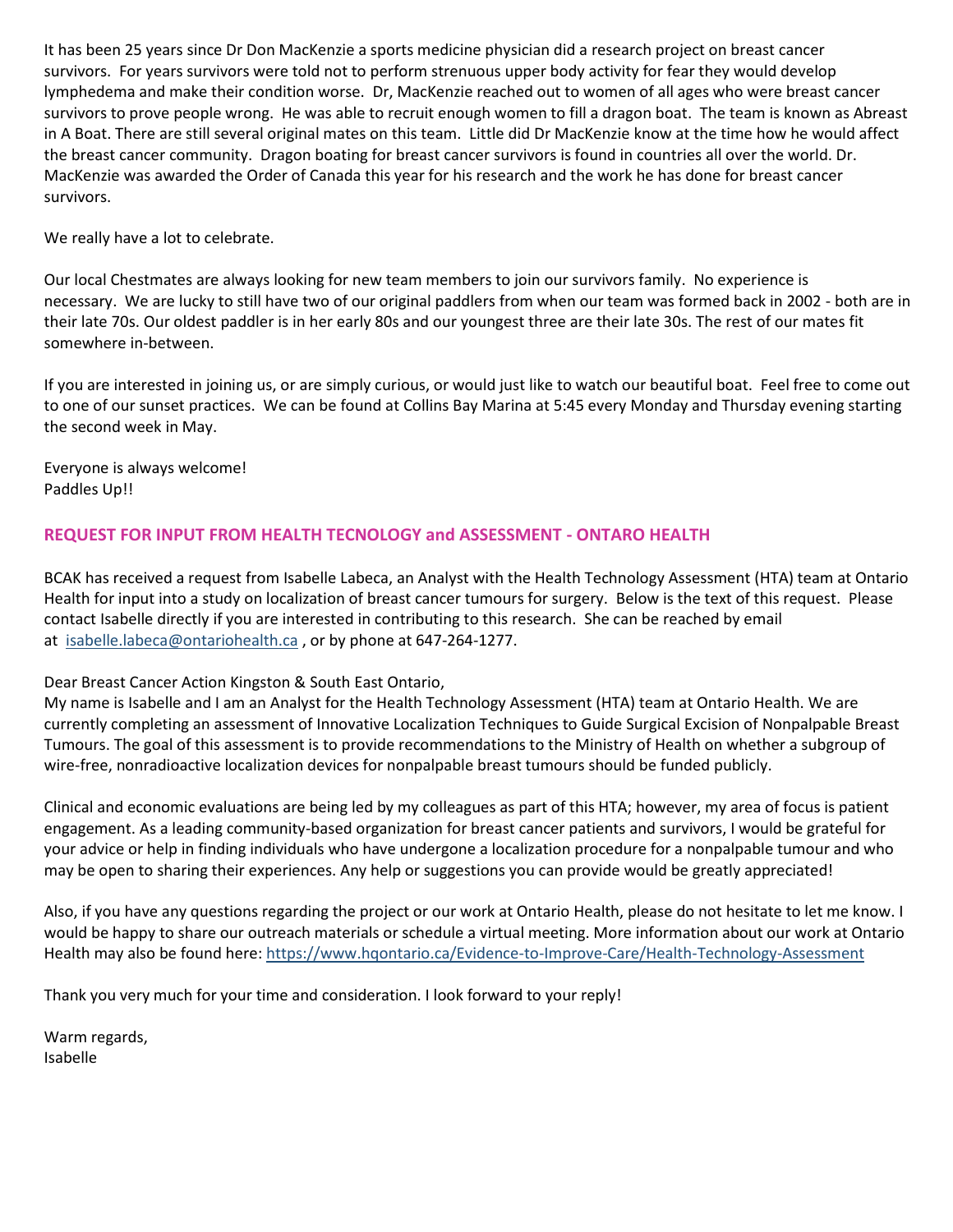# BCAK Car Wash

BCAK will be holding a car wash to raise funds for the Wilderness Adventure, Chestmates, and other programs.

- **Date:** Saturday, May 14
- **Time**: 10 a.m. until 2:30 p.m.
- **Place**: Petrie Ford on Bath Rd.
- **Cost:** a donation to BCAK

Please come out to wash cars with us and bring along any family and friends who would like to help raise money for a good cause. We also encourage you to pass the word about the car wash to family and friends.

# Share The Care Golf Tournament - Sign Up Now



BCAK will be holding its annual Share the Care Golf Tournament on Thursday, 18 August at Colonnade Golf & Country Club. Similar to last year there will be assigned starting times in the morning and afternoon. The cost this year will be \$145 dollars which will include golf, goodies and a choice of a chicken or steak sit-down meal.

Sign up now online on the Share the Care 2022 webpage on our website or call the office during office hours.

# 29th Annual Walk for Awareness

BCAK's Annual Walk for Awareness will be held Saturday, 24 September, at Lake Ontario Park. This year, Covid permitting, it will be a full, in-person walk. We will kick off at 1:00 with the victory lap. In addition to the walk, there will be vendor displays, music, our legendary "Pink Table, fun and camaraderie. <https://www.bcakingston.ca/walk-for-awareness-2022>

# Charity Dance

Get your dancing shoes ready for a Charity Dance fundraiser on behalf of BCAK, featuring Steve Cheesman and the Heeters.

- **Date:** 22 October
- **Time**: 8 pm to midnight
- **Place**: Collins Bay Legion 631 4034 Bath Rd., Kingston
- **Cost:** \$20 in advance \$25 at the door.

More information is available on BCAK's Charity Dance webpage[. https://www.bcakingston.ca/copy-of-walk-for-awareness](https://www.bcakingston.ca/copy-of-walk-for-awareness) Reserve your tickets before they go on sale by contacting the BCAK office during regular business hours, as seating will be limited. We will let you know when tickets become available.

# **DONORS**

# March Donors

Our apologies to donors whose intentions were omitted from the March Newsletter: Maggie Daicar *- to the Wilderness Retreat 2022* Phil Masters *- in honour of Deena Rasky's birthday* Aaron Forsyth *- in memory of George Forsyth*

# April Donors

Maria Zielinski - *in memory of Suzie Julian's Mom* Charlotte Jones - *in memory of Jeanette Thomson* Women's Help In Focus Ryan Hobart

Lynda Keeler Anne McConnell and Elmer Strong Marilyn Bennett Bev Martin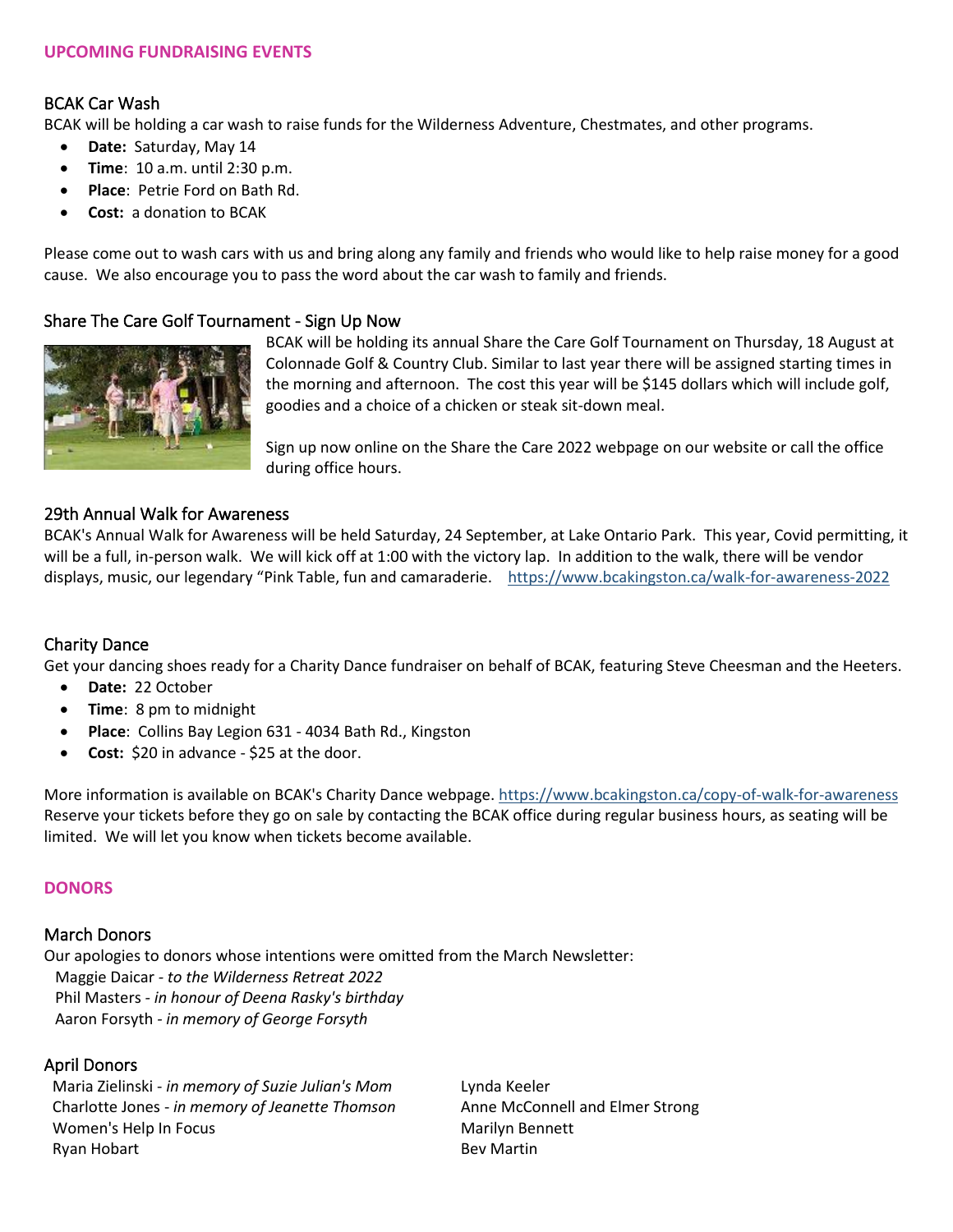# **WHEN PINK IS JUST ANOTHER COLOR - The Story Behind The "Pink" Song**

In October 2022, Dolly Parton, together with Monica, Jordin Sparks, Rita Wilson and Sara Evans, released the song "Pink" in aid of the Susan G. Komen (Komen) charitable organization. Komen's mission is "to save lives by meeting the most critical needs in our communities and investing in breakthrough research to prevent and cure breast cancer".

The song was written by well-known songwriter, Victoria Shaw, after she saw an ad for Komen and thought to herself: "someday pink will just be another color and we won't have to do this anymore". This thought eventually led to the writing and recording of the song "Pink". Its moving lyrics and vocals provide listeners with hope for a future when no one loses someone they love to breast cancer.

You can read more about and listen to the song on the "When Pink is Just Another Color " webpage on the Komen Blog site. Alternatively, you listen to the song by searching for "Pink" by Dolly Parton, Monica, Jordin Sparks, Rita Wilson & Sara Evans, online on YouTube website.

# **EDUCATION - BREAST CANCER CLINICAL TRIALS**

# Why Clinical Trials

Over the past 40 years, breast cancer treatment has greatly improved due to findings from clinical trials. Clinical trials test the safety and benefits of new treatments as well as new combinations (or new doses) of standard treatments. They can also study other parts of care including risk reduction, diagnosis and screening.

Whether a new therapy or test becomes part of standard treatment for breast cancer depends largely on clinical trial results. Findings from large randomized clinical trials are viewed as the best for making treatment guidelines.

## Types of Clinical Trials

There are four basic types of trials:

- Treatment trials test new treatments or ways to make existing ones better. Maybe it's new drugs or methods of surgery and radiation. This is the most common type of clinical trial involving people with cancer.
- Prevention trials look at new ways to lower the risk of getting cancer or stop it from coming back.
- Screening trials look for ways to find cancer early in populations of people, before they have any symptoms.
- Diagnostic trials look for better ways to diagnose or stage cancer.

# Clinical Trial Phases

Clinical trials for new treatments are always tested through several steps called phases. Each phase answers specific questions. The most common phases for clinical trials for cancer are:

- Phase 1 trials are often the first time a new therapy is tested in people. This phase is used to see how safe a treatment is and what the best dose is. These trials are usually offered to people who have advanced cancer that is no longer responding to treatment or who have no other treatment options. There are usually 15 to 30 people in the trial.
- Phase 2 trials are used to show how well a treatment works for a certain type of cancer. They continue to look at how safe the treatment is and what are the possible side effects. There are usually fewer than 100 people in the trial.
- Phase 3 trials compare a promising new treatment to the standard treatment, which is the accepted and commonly used treatment for a condition or a disease. In particular, researchers want to know if the new treatment is better than the standard one. Phase 3 trials may include people from all over the world. The usual number of people in the trial is several hundred to several thousand.
- Phase 4 trials gather more information on possible effects good and bad after a new treatment has been approved for use in Canada. There are usually several hundred to several thousand people in this phase.

# Breast Cancer Clinical Trials

Prevention, screening and diagnosis trials are important for helping reduce breast cancer risk and early identification. Statistics clearly demonstrate that early identification and treatment of breast cancer greatly increases survivorship.